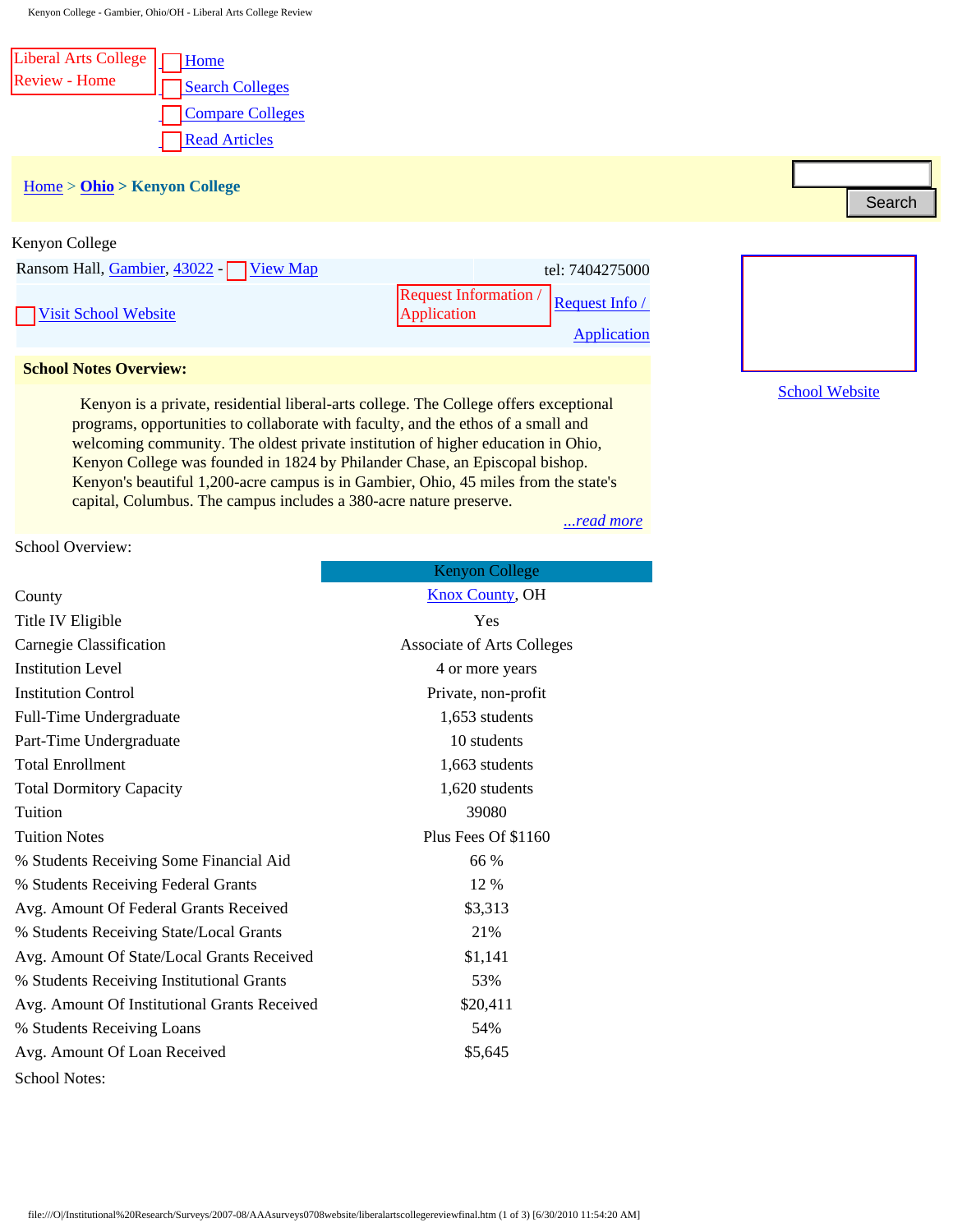- Kenyon College is a unique academic community where collaboration rather than competition is the guiding spirit. As one of the nation's finest liberal-arts colleges, Kenyon is also selective in admissions and passionate in its teaching, scholarship, and dedication to involving students in shaping their own education.
- Today the College ranks as one of the finest liberal-arts institutions in the country, attracting superior students and a superb faculty and providing them with first-rate academic, residential, and recreational facilities.
- At Kenyon, you'll choose from 25 departmental and six interdisciplinary majors. In addition to choosing a major, you may opt for a concentration from a list of 10 interdisciplinary programs or choose a departmental minor.
- Since the College's founding in 1824, Kenyon's facilities have evolved from a small collection of rough log cabins to over 50 academic, residential, and administrative buildings. Recently, the College opened a new music building, three new science facilities, and a new athletic center. A new art center is being built this year. The College has a full wired/wireless network, and buildings are designed to support Kenyon's focus on collaboration and community.
- An accredited member of the North Central Association of Colleges and Secondary Schools, Kenyon is also a member of the American Association of Colleges, the American Council on Education, the Association of Episcopal Colleges, the Association of Independent Colleges and Universities of Ohio, the Great Lakes Colleges Association, the Ohio Foundation of Independent Colleges, and the Five Colleges of Ohio Consortium.
- Profile last updated:**04/25/2008**.

## <span id="page-1-0"></span>School Map:

Get [driving directions](http://www.mapquest.com/directions/main.adp?2a=423%20Main%20Street&2c=Wilbraham&2s=MA&2z=01095&2y=US&cid=lfddlink) Get: driving directions View weather forecasts and

averages

Weather: [10-day](http://www.weather.com/activities/other/other/weather/tenday.html?locid=01095)

## [forecast](http://www.weather.com/activities/other/other/weather/tenday.html?locid=01095) or [monthly climate averages.](http://www.weather.com/activities/other/other/weather/climo-monthly.html?locid=01095)

Tip: Zoom in/out using the slider below. View aerial photos using the Satellite or Hybrid buttons.

|  |  | <b>Private School</b> |  | - Public School |
|--|--|-----------------------|--|-----------------|
|--|--|-----------------------|--|-----------------|

Note: Data has been gathered from several government and commercial data sources, along with self-reported data from private school administrators. Private School Review does not ensure the timeliness or accuracy of the information on this site.